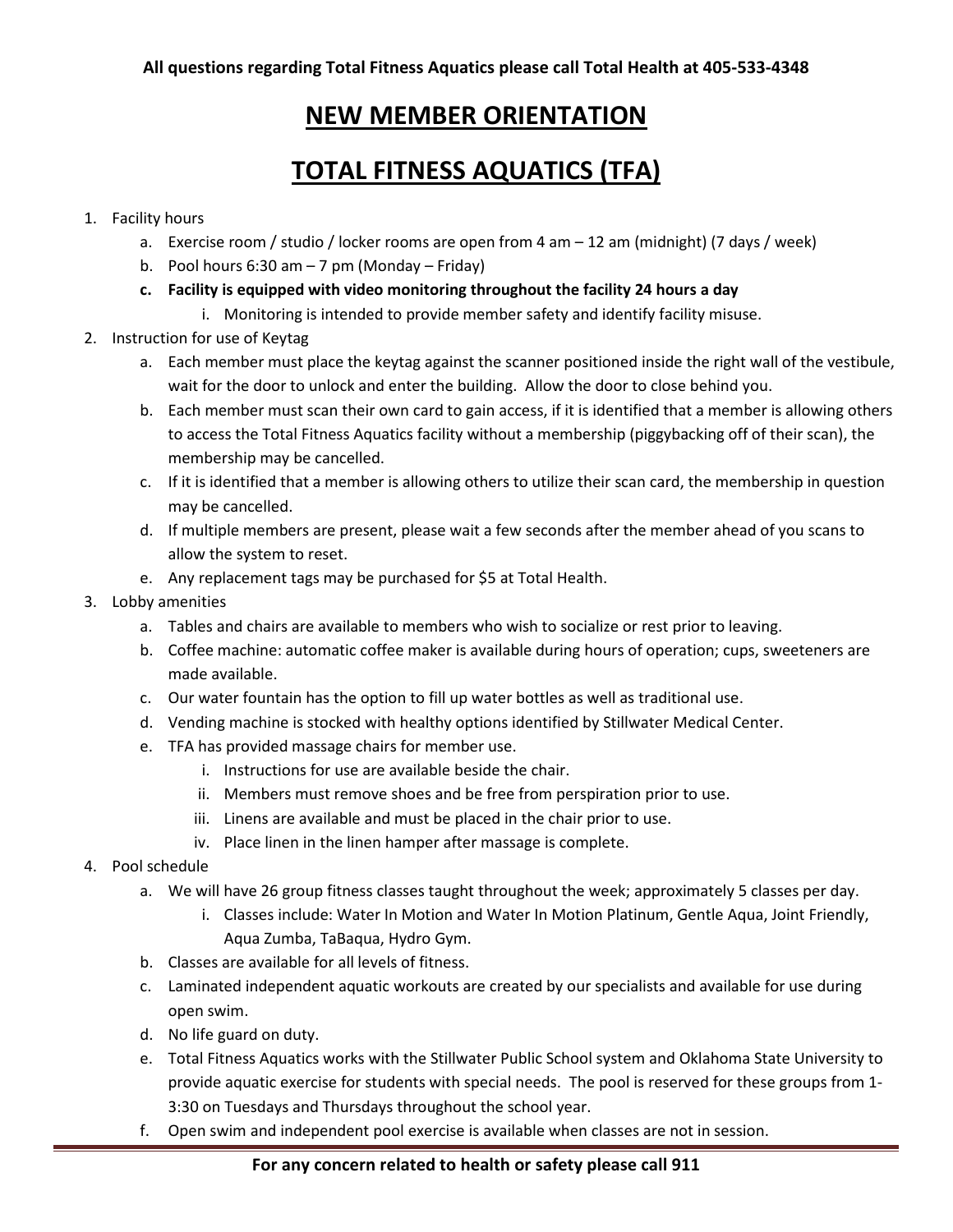# **All questions regarding Total Fitness Aquatics please call Total Health at 405-533-4348**

#### 5. Pool shower

- a. All members must shower off before entering the pool, no exceptions. A shower is made available within the pool room, as well as in the locker rooms.
- b. Lotions, body oils, dirt, etc…are all factors that challenge our ability to sanitize the pool. If our members shower and rinse off before entering the pool, there is a significant decrease in chemical use to maintain sanitation.
- 6. Sanitation system
	- a. Our pool utilizes three methods of sanitation: chlorine, carbon dioxide, and ultraviolet. The combination of these methods creates a pool that allows our chemicals to work more efficiently to maintain sanitation.
- 7. Linen placement
	- a. Dirty linen hampers are placed by the entrance of each room (pool, exercise, and locker rooms). Please dispose of dirty linens prior to leaving the facility.
	- b. Clean linen racks are available throughout the facility in all rooms.
- 8. Men's and Women's Locker rooms
	- a. Locker rooms are stocked with shampoo / body wash; all other toiletries are provided by the member.
	- b. Lockers are available to members for day use at no additional fee.
		- i. Locks are not provided. Please remove all personal belongings and locks from the daily use lockers after each visit. **Locks must be removed at the end of the day or they will be removed by the Total Health staff.**
	- c. SuiteMate Centrifuge for "ringing out your swimsuit": specific operating instructions are available on the machine.
		- i. Place a single swimsuit in the SuiteMate machine and press down for 10-15 seconds, let the machine come to complete stop before retrieving your suit.
	- d. Men's locker room has two showers, two toilet stalls, and one urinal.
	- e. Women's locker room has three showers, four toilet stalls, and two changing stalls.

#### 9. Fitness room – **CONNECT TO MYAUDIO WIFI**

- a. Fitness Room and Studio are for independent exercisers.
- b. Staff will do periodic walk through for facility upkeep.
- c. Dress code- No midriff exposure.
- d. Only bottles with lids are allowed on floor- no colored drinks at all.
- e. Equipment specific to Total Fitness Aquatics
	- i. Climbmill (be careful to press stop until you hear a click before getting off) Google and Youtube Matrix Fitness: Climbmill <http://www.matrixfitness.com/en/cardio/climbmills/c3x>
		- <https://www.youtube.com/watch?v=M12o7AihZos>
	- ii. Octane XT-one Google Octane XT one <http://www.octanefitness.com/commercial/products/standing-ellipticals/xt-one/>
	- iii. Octane Lateral X Google Octane LateralX lx8000 <http://www.octanefitness.com/commercial/products/lateral-ellipticals/lx8000/>
	- iv. Octane X-Ride Google Octane X Ride xr6000 <http://www.octanefitness.com/commercial/products/recumbent-ellipticals/xr6000/>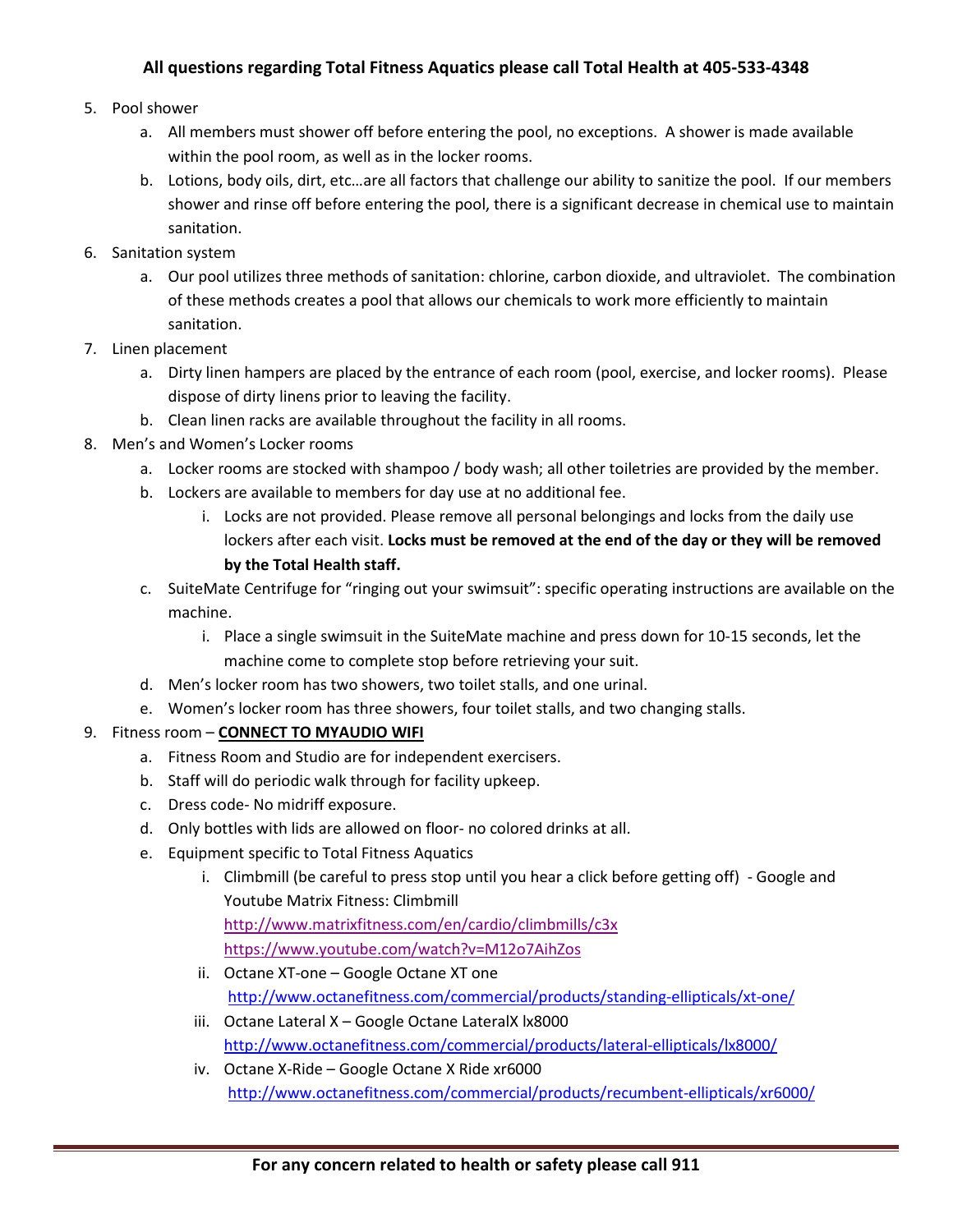# **All questions regarding Total Fitness Aquatics please call Total Health at 405-533-4348**

- v. Octane Fitness Workout Programs Youtube Octane Fitness
	- 1. 30:30 <https://www.youtube.com/watch?v=hcSn7U1pI9A>
	- 2. MMA <https://www.youtube.com/watch?v=9W4cRt1rxqw>
	- 3. Cross Circuit [https://www.youtube.com/watch?v=w\\_N6om4ylw4](https://www.youtube.com/watch?v=w_N6om4ylw4)
		- a. XT-One Cross Circuit is completed by performing aerobic workout for desired time; step off and perform strength straining for desired reps; step back on machine and resume aerobic workout. Repeat throughout the workout.
- vi. Octane Workout Boosters Youtube Octane Fitness Workout Booster <https://www.youtube.com/watch?v=3ZRMbONWKKg>
- vii. All links above are made available on the devices located in the Fitness Room
- f. AppAudio
	- i. Audio application service that allow members to listen to the 5 TV's on their phone
	- ii. Download AppAudio on iTunes or Google Play
	- iii. Connect to **MyAudio WiFi**
	- iv. Total Fitness Aquatics has provided various devices with the AppAudio installed, located at the front of the Fitness Room. These devices are available for those members without a "smart phone" and are for facility use only. Any misuse of the tablets may result in fees and cancellation of membership. If used, please return the devices to the original area and plug them back in for charging.
	- v. Passcode for the devices is  $1234\check{ }$
- g. TV use
	- i. Each television is assigned a remote; please use the correct remote with the corresponding TV.
	- ii. The member must stand within 6 inches of the TV to use remote control.
	- iii. Please respect others when you consider changing the channels.
	- iv. Replace the remote in the assigned holder under each TV.
- h. Free weights / balls are provided for member use.
	- i. A space at the back of the room is intended for free weight and floor exercise. You may also exercise within the studio, if a class is not in session.
- i. Multi-station Gym
	- i. This strength piece provides the exercises an opportunity to perform over 100 different exercises using the 10 attachments provided on the swiveling accessory station.
	- ii. Please replace the attachment pieces on the accessory station when finished
	- iii. Video examples of 32 different exercises are available at the Total Health Facebook page under videos.
- j. Cleaning machines
	- i. Wipe dispensers are located within the exercise room; **please wipe off equipment when finished using**.
- 10. Studio room
	- a. Fitness On Demand (FOD)
		- i. Begin by pressing "start a class"
		- ii. Choose from one of the 150 different class's you want to try
		- iii. Gather the equipment needed for class (shown on the description screen of class).
		- iv. Adjust volume for class instruction to desired level, on Kiosk (upper right corner)